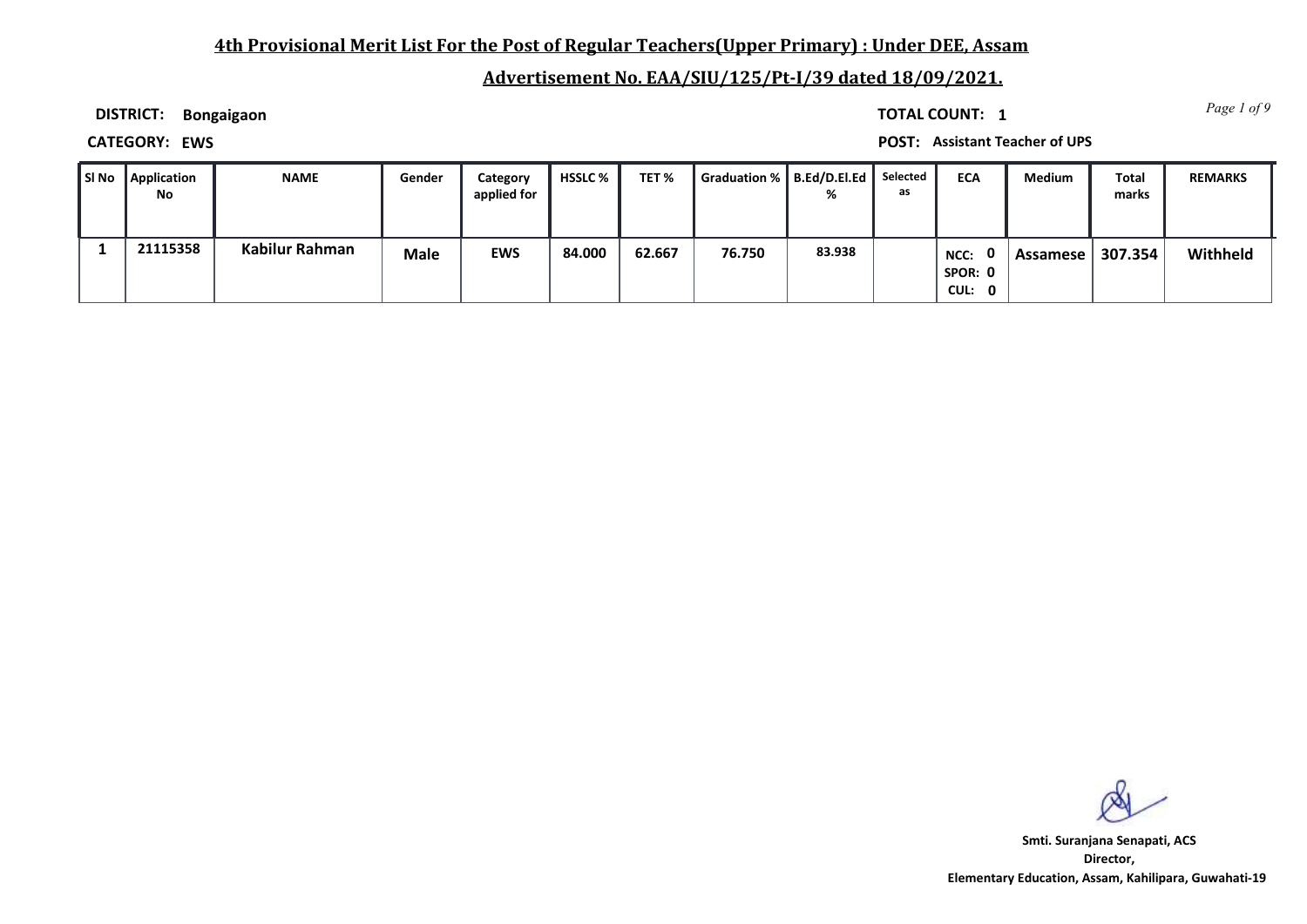**DISTRICT: Bongaigaon**

# **CATEGORY: OBC/MOBC POST: Assistant Teacher of UPS**

| SI No                   | Application<br><b>No</b> | <b>NAME</b>          | Gender        | Category<br>applied for | <b>HSSLC%</b> | TET%   | <b>Graduation %</b> | B.Ed/D.El.Ed<br>% | Selected<br>as       | <b>ECA</b>                                | <b>Medium</b>   | <b>Total</b><br>marks | <b>REMARKS</b> |
|-------------------------|--------------------------|----------------------|---------------|-------------------------|---------------|--------|---------------------|-------------------|----------------------|-------------------------------------------|-----------------|-----------------------|----------------|
| 1                       | 21175598R                | <b>Moonmi Barman</b> | <b>Female</b> | OBC/MOBC                | 78.200        | 60.000 | 75.353              | 86.267            | Women<br>Reservation | NCC: 0<br>SPOR: 0<br>CUL: 0               | <b>Assamese</b> | 299.820               |                |
| $\overline{2}$          | 21102590                 | Suvankar Saha        | <b>Male</b>   | OBC/MOBC                | 76.200        | 62.667 | 83.647              | 75.700            |                      | NCC: 0<br>SPOR: 0<br>CUL: 0               | Assamese        | 298.214               |                |
| 3                       | 21198906R                | <b>Tapati Saha</b>   | Female        | OBC/MOBC                | 78.400        | 58.667 | 71.941              | 86.267            | Women<br>Reservation | NCC: 0<br>SPOR: 0<br>CUL: 0               | Assamese        | 295.275               |                |
| 4                       | 21110137                 | Dulumoni Baruah      | Female        | OBC/MOBC                | 82.800        | 62.000 | 73.412              | 76.786            | Women<br>Reservation | $\mathbf 0$<br>NCC:<br>SPOR: 0<br>CUL: 0  | Assamese        | 294.997               |                |
| 5                       | 21173212R                | <b>Puja Das</b>      | Female        | OBC/MOBC                | 85.000        | 63.333 | 69.176              | 76.929            |                      | $\mathbf{0}$<br>NCC:<br>SPOR: 0<br>CUL: 0 | Assamese        | 294.438               |                |
| 6                       | 21154186                 | <b>Bikash Nath</b>   | <b>Male</b>   | OBC/MOBC                | 79.400        | 72.000 | 64.824              | 76.714            |                      | $\mathbf 0$<br>NCC:<br>SPOR: 0<br>CUL: 0  | Assamese        | 292.938               | Withheld       |
| $\overline{\mathbf{z}}$ | 21172144R                | Levi Baskey          | <b>Male</b>   | OBC/MOBC                | 81.400        | 66.667 | 69.412              | 73.000            |                      | NCC: 0<br>SPOR: 0<br>CUL: 0               | <b>Assamese</b> | 290.478               |                |
| 8                       | 21187415R                | Toshika Karki        | Female        | OBC/MOBC                | 73.800        | 64.667 | 74.882              | 75.429            |                      | $\mathbf 0$<br>NCC:<br>SPOR: 0<br>CUL: 0  | Assamese        | 288.778               |                |
| 9                       | 21184375R                | Paradarshika Deka    | Female        | OBC/MOBC                | 72.400        | 64.000 | 69.765              | 80.357            |                      | 0<br>NCC:<br>SPOR: 0<br>CUL: 0            | Assamese        | 286.522               |                |

**Director, Elementary Education, Assam, Kahilipara, Guwahati-19 Smti. Suranjana Senapati, ACS**

*Page 2 of 9* **TOTAL COUNT: 9**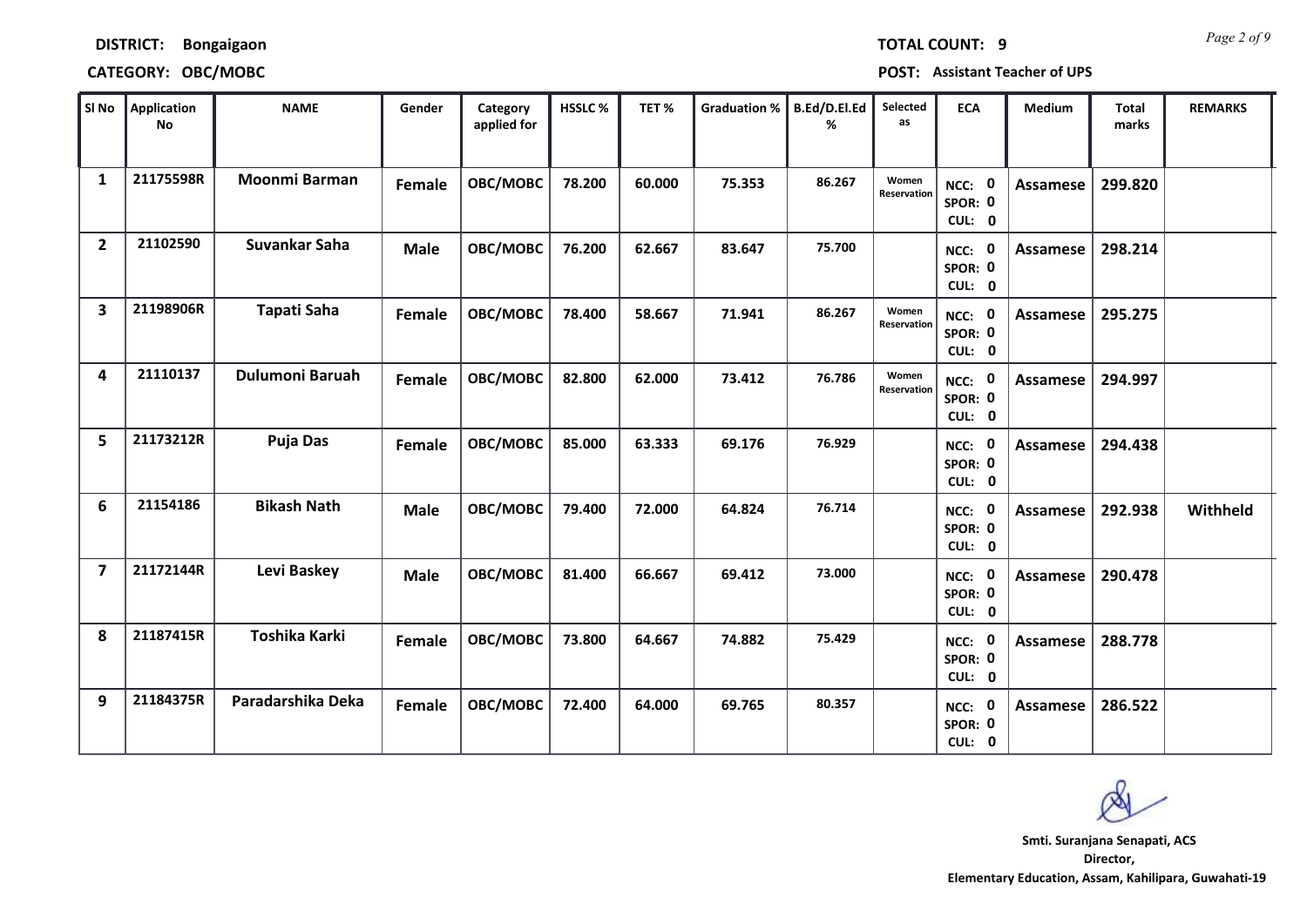**CATEGORY: PwD POST: Assistant Teacher of UPS**

| SI No                   | Application<br>No | <b>NAME</b>            | Gender        | Category<br>applied for | HSSLC% | TET%   | <b>Graduation %</b> | B.Ed/D.El.Ed<br>% | Selected<br>as       | <b>ECA</b>                                | Medium          | <b>Total</b><br>marks | <b>REMARKS</b>         |
|-------------------------|-------------------|------------------------|---------------|-------------------------|--------|--------|---------------------|-------------------|----------------------|-------------------------------------------|-----------------|-----------------------|------------------------|
| 1                       | 21169114R         | <b>Rikimani Das</b>    | <b>Female</b> | <b>UR</b><br>PwD        | 80.600 | 59.333 | 58.706              | 75.100            | Women<br>Reservation | $\mathbf 0$<br>NCC:<br>SPOR: 0<br>CUL: 0  | Assamese        | 273.739               | <b>PwD</b><br>Withheld |
| $\overline{2}$          | 21187549R         | <b>Husni Noor</b>      | Female        | <b>EWS</b><br>PwD       | 62.400 | 72.000 | 65.353              | 65.857            | Women<br>Reservation | $\mathbf 0$<br>NCC:<br>SPOR: 0<br>CUL: 0  | <b>Assamese</b> | 265.610               | PwD<br>Withheld        |
| 3                       | 21182322R         | <b>Asat Ali</b>        | <b>Male</b>   | <b>UR</b><br>PwD        | 60.800 | 58.000 | 62.154              | 79.273            |                      | 0<br>NCC:<br>SPOR: 0<br>CUL: 0            | Assamese        | 260.227               | PwD<br>Withheld        |
| 4                       | 21187968R         | <b>Ujjal Chaudhury</b> | <b>Male</b>   | OBC/MOBC<br>PwD         | 59.600 | 60.667 | 62.118              | 76.300            |                      | $\mathbf 0$<br>NCC:<br>SPOR: 0<br>CUL: 0  | Assamese        | 258.684               | PwD<br>Withheld        |
| 5                       | 21209952R         | <b>Kamrun Nahar</b>    | Female        | <b>UR</b><br>PwD        | 69.000 | 62.000 | 70.353              | 54.583            |                      | $\mathbf 0$<br>NCC:<br>SPOR: 0<br>CUL: 0  | Assamese        | 255.936               | <b>PwD</b><br>Withheld |
| 6                       | 21212318R         | <b>Nurjamal Haque</b>  | <b>Male</b>   | <b>UR</b><br>PwD        | 73.400 | 62.667 | 58.647              | 59.167            |                      | $\mathbf{0}$<br>NCC:<br>SPOR: 0<br>CUL: 0 | Assamese        | 253.880               | 4                      |
| $\overline{\mathbf{z}}$ | 21101747          | <b>Dhananjoy Ray</b>   | <b>Male</b>   | OBC/MOBC<br>PwD         | 64.800 | 56.000 | 61.533              | 70.835            |                      | $\mathbf 0$<br>NCC:<br>SPOR: 0<br>CUL: 0  | Assamese        | 253.169               | PwD<br>Withheld        |

**Director, Elementary Education, Assam, Kahilipara, Guwahati-19 Smti. Suranjana Senapati, ACS**

*Page 3 of 9* **TOTAL COUNT: 7**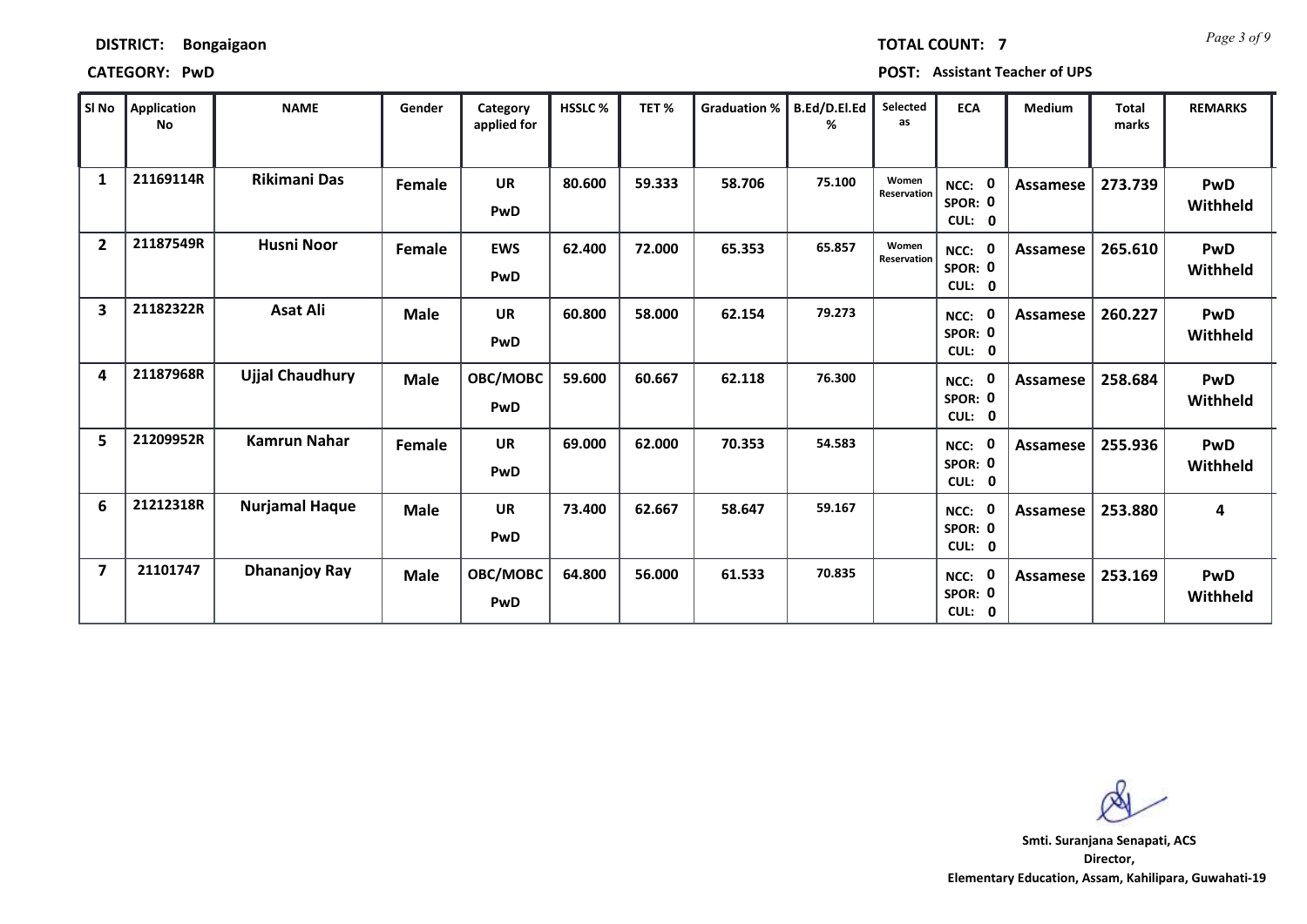*Page 4 of 9* **TOTAL COUNT: 1**

**DISTRICT: Bongaigaon**

**CATEGORY: SC POST: Assistant Teacher of UPS**

| SI No | Application<br>No | <b>NAME</b>          | Gender      | Category<br>applied for | HSSLC % | TET%   | Graduation %    B.Ed/D.El.Ed    Selected | %      | as | <b>ECA</b>                | Medium     | <b>Total</b><br>marks | <b>REMARKS</b> |
|-------|-------------------|----------------------|-------------|-------------------------|---------|--------|------------------------------------------|--------|----|---------------------------|------------|-----------------------|----------------|
|       | 21193739R         | <b>Apurba Ch Das</b> | <b>Male</b> | <b>SC</b>               | 77.000  | 66.667 | 78.647                                   | 83.250 |    | NCC:<br>SPOR: 0<br>CUL: 0 | Assamese I | 305.564               |                |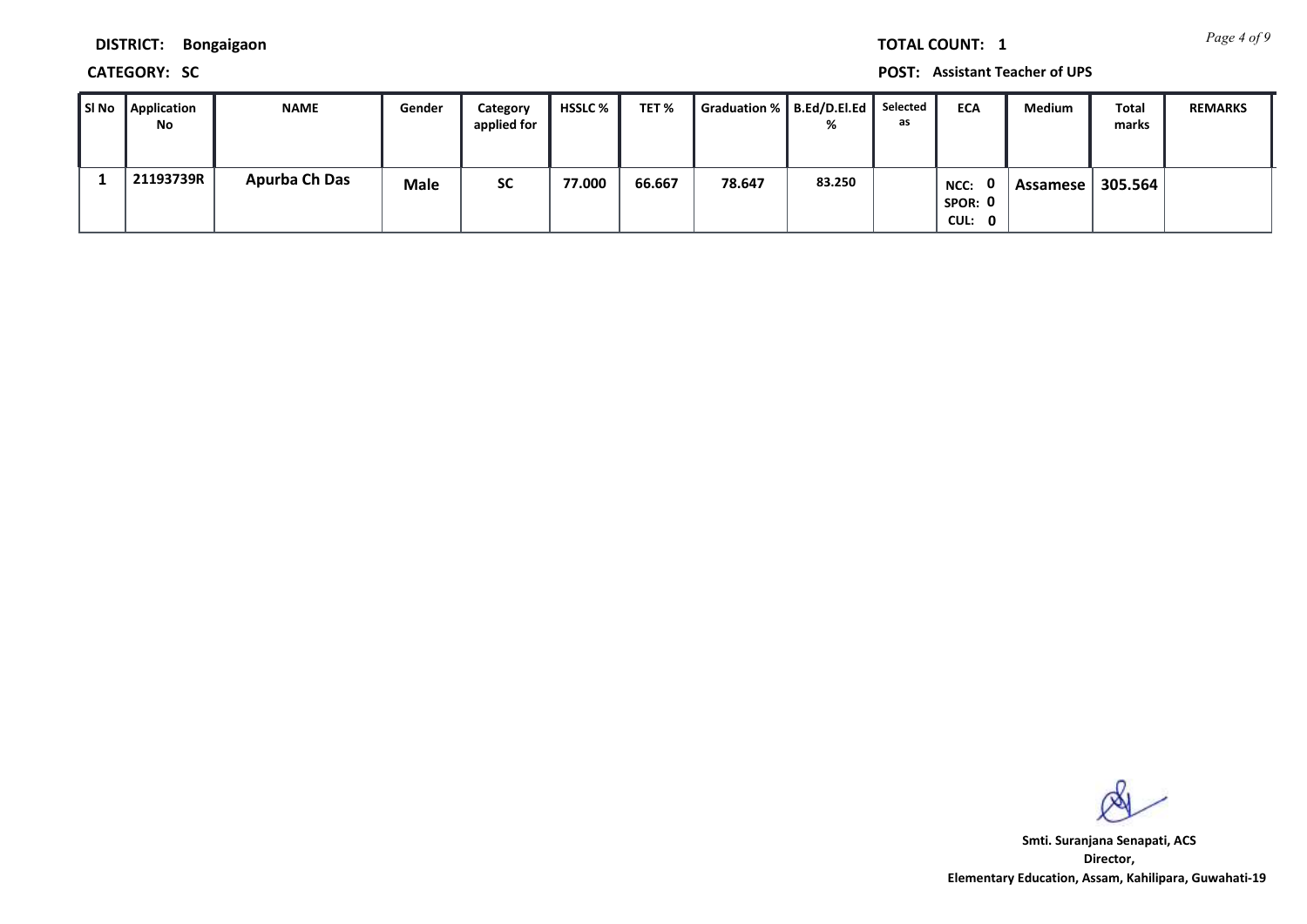## **CATEGORY: STP POST: Assistant Teacher of UPS**

| SI No          | Application<br>No | <b>NAME</b>                   | Gender      | Category<br>applied for | <b>HSSLC%</b> | TET%   | <b>Graduation %</b> | B.Ed/D.El.Ed<br>% | Selected<br>as       | <b>ECA</b>                                  | Medium          | <b>Total</b><br>marks | <b>REMARKS</b> |
|----------------|-------------------|-------------------------------|-------------|-------------------------|---------------|--------|---------------------|-------------------|----------------------|---------------------------------------------|-----------------|-----------------------|----------------|
| 1              | 21204555R         | Nilakshi Rabha                | Female      | <b>STP</b>              | 83.200        | 56.667 | 68.824              | 79.143            | Women<br>Reservation | 0<br>NCC:<br>SPOR: 0<br>CUL:<br>$\mathbf 0$ | Assamese        | 287.833               |                |
| $\overline{2}$ | 21199867R         | <b>Stipenson Sangma</b>       | <b>Male</b> | <b>STP</b>              | 74.000        | 59.333 | 64.294              | 76.786            |                      | NCC:<br>SPOR: 0<br>CUL: 0                   | Assamese        | 274.413               |                |
| 3              | 21171059R         | <b>Bikram Rabha</b>           | Male        | <b>STP</b>              | 67.400        | 60.000 | 68.882              | 77.857            |                      | 0<br>NCC:<br>SPOR: 0<br>CUL: 0              | Assamese        | 274.139               |                |
| 4              | 21191632R         | Nawanita<br><b>Basumatary</b> | Female      | <b>STP</b>              | 70.600        | 56.000 | 66.706              | 79.200            | Women<br>Reservation | NCC: 0<br>SPOR: 0<br>CUL: 0                 | Assamese        | 272.506               |                |
| 5              | 21179374R         | Gayatri Pegu                  | Female      | <b>STP</b>              | 61.000        | 56.667 | 77.000              | 76.750            |                      | 0<br>NCC:<br>SPOR: 0<br>CUL: 0              | <b>Assamese</b> | 271.417               |                |
| 6              | 21171379R         | <b>Mahadev Rabha</b>          | <b>Male</b> | <b>STP</b>              | 71.000        | 59.333 | 64.588              | 74.786            |                      | 0<br>NCC:<br>SPOR: 0<br>CUL: 0              | Assamese        | 269.707               |                |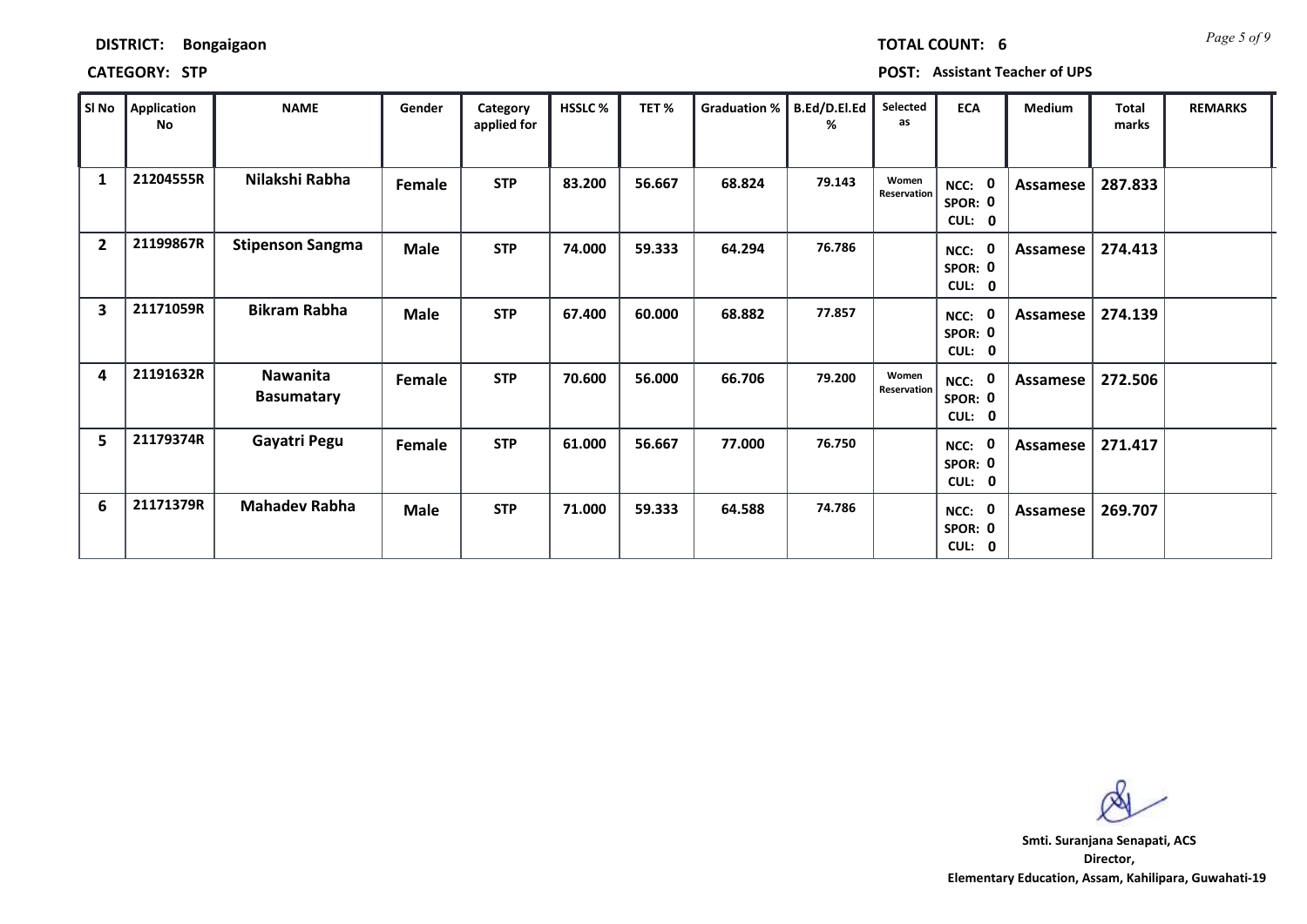# **CATEGORY: UR POST: Assistant Teacher of UPS**

| SI No          | <b>Application</b><br>No | <b>NAME</b>            | Gender      | Category<br>applied for | <b>HSSLC%</b> | TET%   | <b>Graduation %</b> | B.Ed/D.El.Ed<br>℅ | Selected<br>as       | <b>ECA</b>                         | <b>Medium</b>   | <b>Total</b><br>marks | <b>REMARKS</b> |
|----------------|--------------------------|------------------------|-------------|-------------------------|---------------|--------|---------------------|-------------------|----------------------|------------------------------------|-----------------|-----------------------|----------------|
| $\mathbf{1}$   | 21174667R                | <b>Marzina Khatun</b>  | Female      | <b>EWS</b>              | 87.200        | 74.000 | 80.529              | 85.778            | Women<br>Reservation | NCC: 0<br>SPOR: 0<br>CUL: 0        | Assamese        | 327.507               |                |
| $\overline{2}$ | 21179084R                | Gaurav Baishya         | <b>Male</b> | <b>UR</b>               | 87.000        | 70.000 | 82.833              | 79.786            |                      | NCC: 0<br>SPOR: 0<br>CUL: 0        | Assamese        | 319.619               |                |
| 3              | 21186418R                | Simi Talukdar          | Female      | <b>UR</b>               | 80.400        | 74.000 | 77.529              | 82.714            | Women<br>Reservation | NCC: 0<br>SPOR: 0<br>CUL: 0        | <b>Assamese</b> | 314.644               |                |
| 4              | 21198298R                | <b>Mahanta Chouhan</b> | <b>Male</b> | <b>EWS</b>              | 78.000        | 80.000 | 76.529              | 80.000            |                      | NCC: 0<br>SPOR: 0<br>CUL: 0        | <b>Assamese</b> | 314.529               |                |
| 5              | 21169708R                | <b>Raj Chetry</b>      | <b>Male</b> | OBC/MOBC                | 77.200        | 73.333 | 73.167              | 87.222            |                      | NCC: 0<br>SPOR: 0<br>CUL: 0        | Assamese        | 310.922               |                |
| 6              | 21174138R                | <b>Muspiyara Ahmed</b> | Female      | <b>UR</b>               | 88.200        | 72.000 | 72.412              | 78.286            | Women<br>Reservation | NCC: 0<br>SPOR: 0<br>CUL: 0        | Assamese        | 310.897               |                |
| $\overline{7}$ | 21180170R                | <b>Sehnus Parbin</b>   | Female      | <b>EWS</b>              | 85.800        | 73.333 | 73.824              | 77.643            |                      | NCC: 0<br>SPOR: 0<br>CUL: 0        | Assamese        | 310.600               |                |
| 8              | 21182314R                | <b>Md Ruhul Amin</b>   | <b>Male</b> | <b>EWS</b>              | 89.600        | 62.000 | 73.889              | 84.600            |                      | NCC: 0<br>SPOR: 0<br>CUL: 0        | <b>Assamese</b> | 310.089               |                |
| 9              | 21181215R                | Ankita Sarmah          | Female      | <b>UR</b>               | 79.800        | 80.000 | 69.294              | 79.500            |                      | <b>NCC: 0</b><br>SPOR: 0<br>CUL: 0 | Assamese        | 308.594               |                |

*Page 6 of 9* **TOTAL COUNT: 10**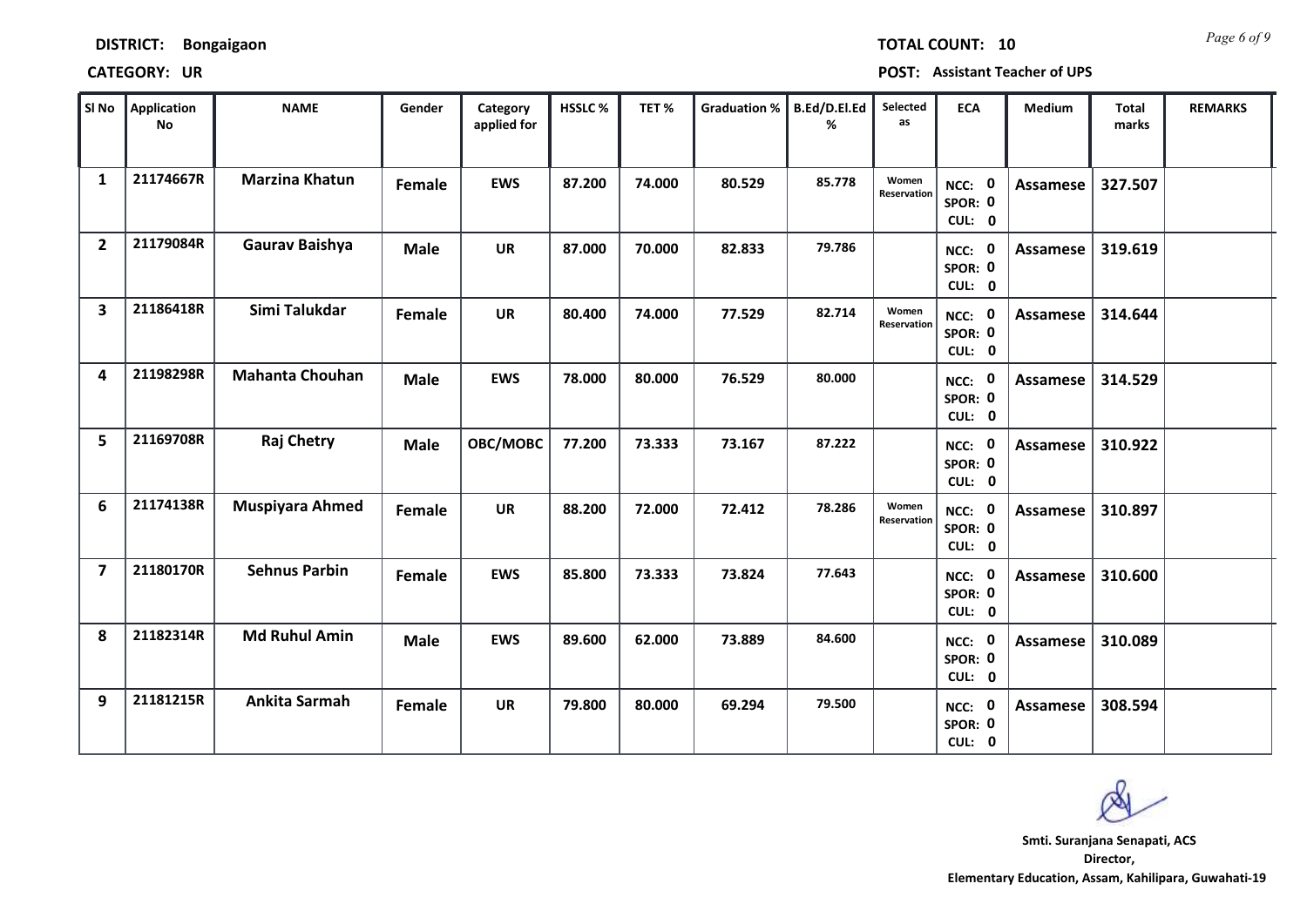*Page 7 of 9* **TOTAL COUNT: 10**

**DISTRICT: Bongaigaon**

**CATEGORY: UR POST: Assistant Teacher of UPS**

| l SI No | Application<br>No | <b>NAME</b>  | Gender | Category<br>applied for | <b>HSSLC</b> % | TET %  | Graduation %   B.Ed/D.El.Ed | %      | Selected<br>as | <b>ECA</b>                | Medium   | Total<br>marks | <b>REMARKS</b> |
|---------|-------------------|--------------|--------|-------------------------|----------------|--------|-----------------------------|--------|----------------|---------------------------|----------|----------------|----------------|
| 10      | 21195692R         | Nilakshi Das | Female | OBC/MOBC                | 90.600         | 62.000 | 77.647                      | 77.714 |                | NCC:<br>SPOR: 0<br>CUL: 0 | Assamese | 307.961        |                |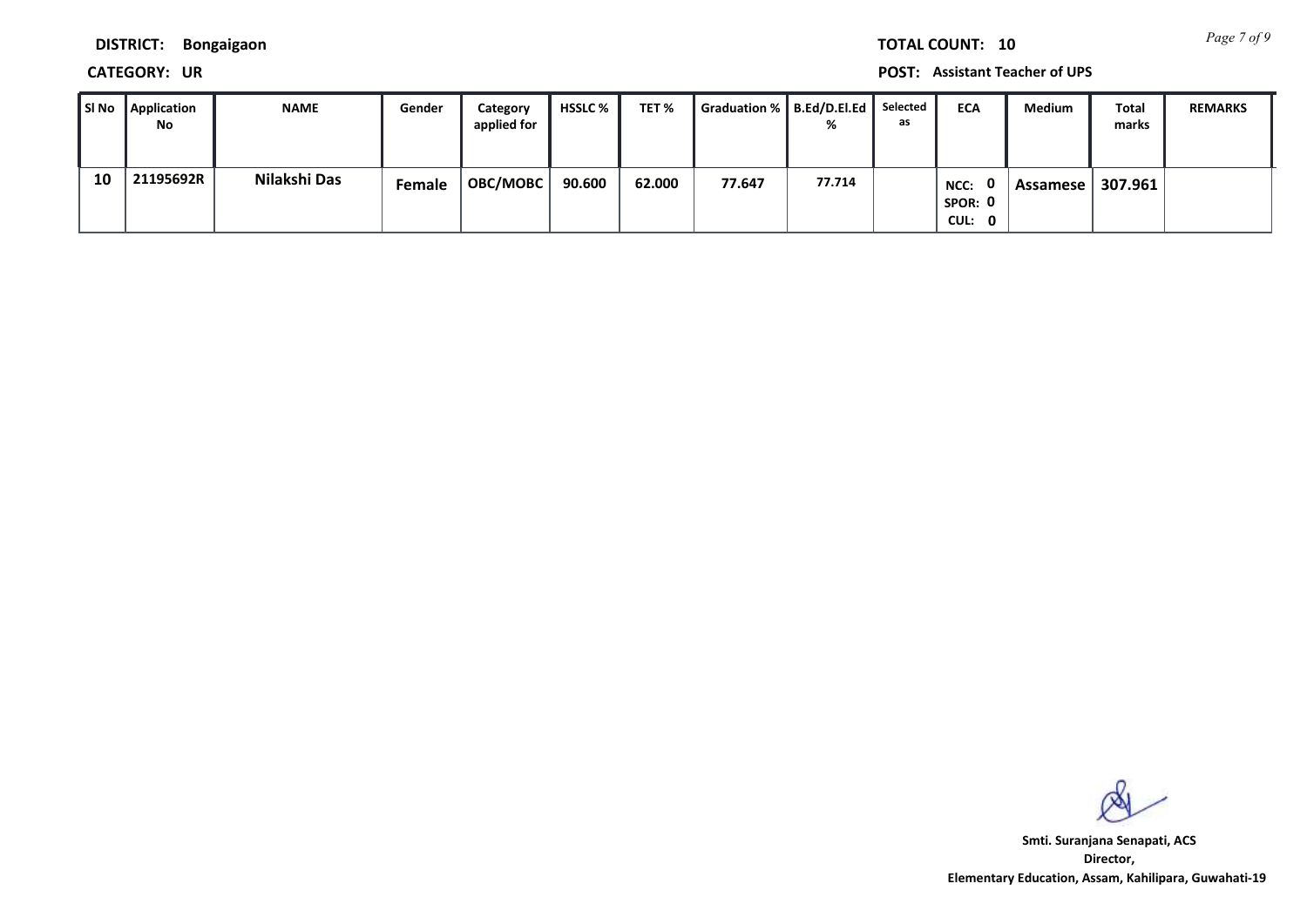*Page 8 of 9* **TOTAL COUNT: 3**

**DISTRICT: Bongaigaon**

# **CATEGORY: OBC/MOBC POST: Science Teacher of UPS**

| SI No | Application<br>No | <b>NAME</b>           | Gender        | Category<br>applied for | <b>HSSLC %</b> | TET %  | Graduation %   B.Ed/D.El.Ed | %      | Selected<br>as       | <b>ECA</b>                       | <b>Medium</b> | <b>Total</b><br>marks | <b>REMARKS</b> |
|-------|-------------------|-----------------------|---------------|-------------------------|----------------|--------|-----------------------------|--------|----------------------|----------------------------------|---------------|-----------------------|----------------|
|       | 21173061R         | <b>Arunabh Das</b>    | <b>Male</b>   | OBC/MOBC                | 87.600         | 68.000 | 72.600                      | 72.600 |                      | 0<br>NCC:<br>SPOR: 0<br>CUL: 0   | Assamese      | 300.800               | Withheld       |
| 2     | 21198590R         | <b>Nipon Talukdar</b> | Male          | OBC/MOBC                | 82.000         | 69.333 | 69.765                      | 75.357 |                      | - 0<br>NCC:<br>SPOR: 0<br>CUL: 0 | Assamese      | 296.455               |                |
| 3     | 21196007R         | Nandita Ray           | <b>Female</b> | OBC/MOBC                | 80.200         | 70.667 | 65.353                      | 78.857 | Women<br>Reservation | NCC: 0<br>SPOR: 0<br>CUL: 0      | Assamese      | 295.077               |                |